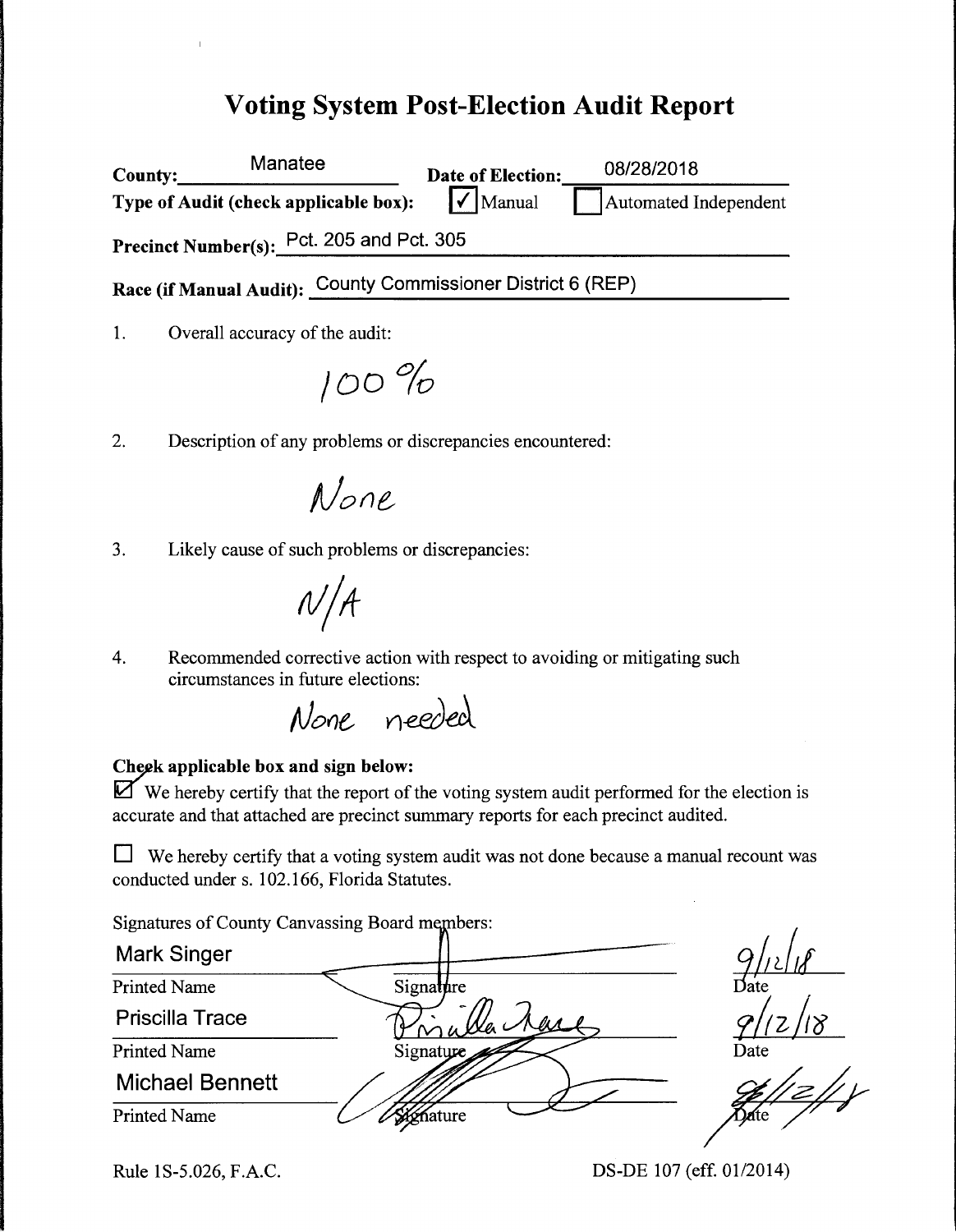# **Precinct Summary for Manual Audit**

Race Audited: County Commission District 6

Precinct Number: 305

| Candidate Name or Issue Choice | Voting System<br>Total | Manual Public<br><b>Tally Total</b> | Difference $(+ or -)$      |
|--------------------------------|------------------------|-------------------------------------|----------------------------|
| James Satcher                  | 67                     | <u>7 می</u> ا                       | $\boldsymbol{\mathcal{D}}$ |
|                                |                        |                                     |                            |
| Carol Whitmore                 | 170                    | 70                                  | $\mathcal{D}$              |
|                                |                        |                                     |                            |
|                                |                        |                                     |                            |
|                                |                        |                                     |                            |
|                                |                        |                                     |                            |
|                                |                        |                                     |                            |
|                                |                        |                                     |                            |
|                                |                        |                                     |                            |
|                                |                        |                                     |                            |
|                                |                        |                                     |                            |
|                                |                        |                                     |                            |
|                                |                        |                                     |                            |
|                                |                        |                                     |                            |
|                                |                        |                                     |                            |
|                                |                        |                                     |                            |
|                                |                        |                                     |                            |
|                                |                        |                                     |                            |
|                                |                        |                                     |                            |
|                                |                        |                                     |                            |

| Number of ballots overvoted:   |  |  |  |
|--------------------------------|--|--|--|
| Number of ballots undervoted:  |  |  |  |
| Number of indeterminate votes: |  |  |  |

(Attach a separate Precinct Summary for each precinct audited.)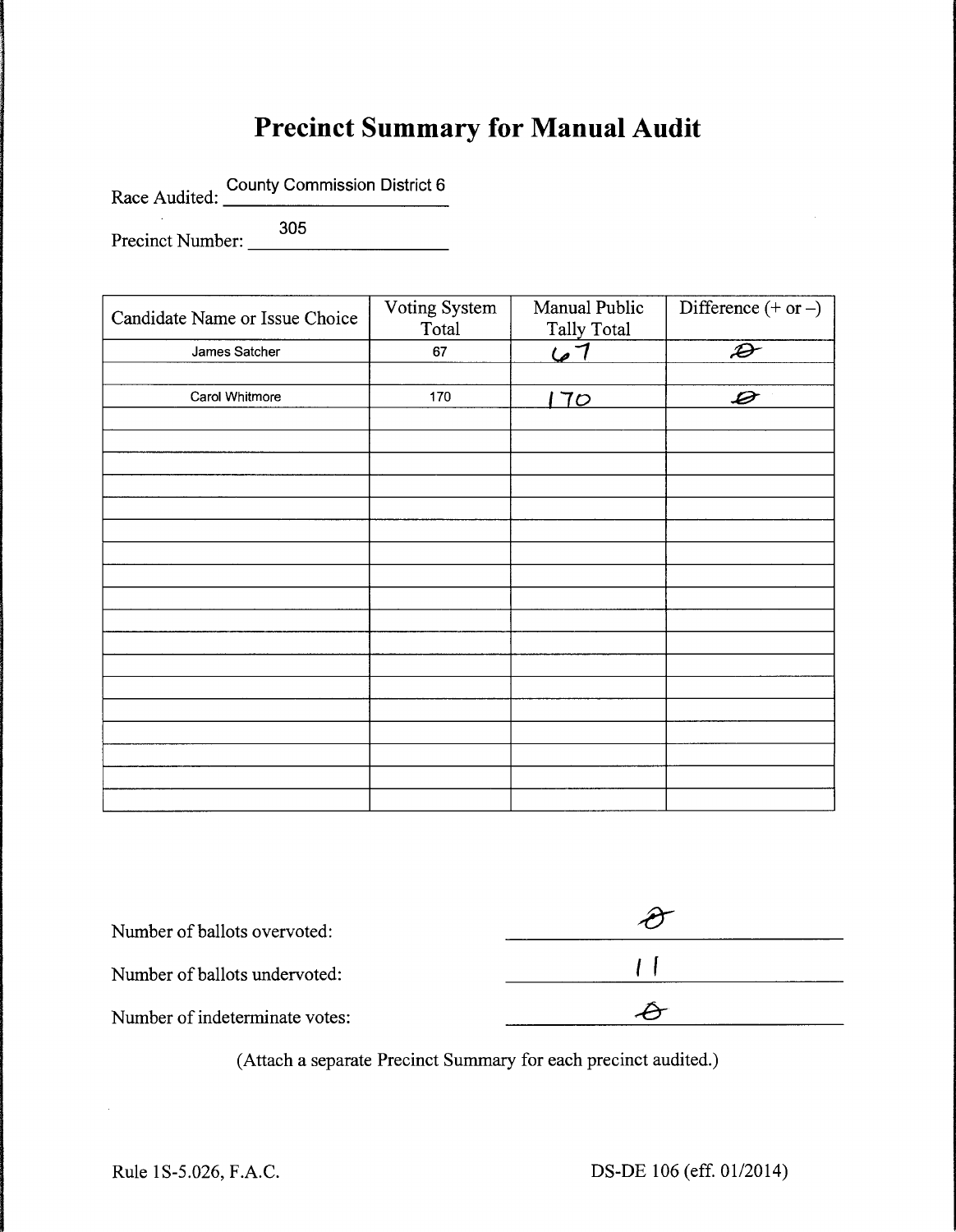|                                                | <b>Manual Audit Team Worksheet</b><br>for Marksense Ballots                                           |
|------------------------------------------------|-------------------------------------------------------------------------------------------------------|
| Manatee<br>County:                             | Summary                                                                                               |
| 08/28/2018<br><b>Date of Election:</b>         | $\sqrt{W^*}$ Check box if provisional ballots are included in Early Voting and Election Day           |
| 305<br><b>Precinct Number:</b>                 | ballots, instead of being reported separately.                                                        |
| <b>County Commissioner District 6</b><br>Race: | Check box if race permitted more than 1 vote.)<br>Indicate here the "Vote for no more than" number: [ |

|                                                   | <b>Manual Audit Tally</b>   |                            |                          |                   |               |  |  |  |  |
|---------------------------------------------------|-----------------------------|----------------------------|--------------------------|-------------------|---------------|--|--|--|--|
| <b>Candidate or Issue</b>                         | <b>Early Voting (EV)</b>    | <b>Election Day (ED)</b>   | Absentee (AB)            | Provisional (PV)* | <b>Totals</b> |  |  |  |  |
| James Satcher (REP)                               |                             | $\mathfrak{D}$             | 39                       |                   | $\sigma$      |  |  |  |  |
| Carol Whitmore (REP)                              | $\mathcal{Z}_{\mathcal{E}}$ | 70                         | $\overline{Q}$           |                   |               |  |  |  |  |
|                                                   |                             |                            |                          |                   |               |  |  |  |  |
|                                                   |                             |                            |                          |                   |               |  |  |  |  |
|                                                   |                             |                            |                          |                   |               |  |  |  |  |
|                                                   |                             |                            |                          |                   |               |  |  |  |  |
|                                                   |                             |                            |                          |                   |               |  |  |  |  |
| <b>Write-in Candidates</b>                        | $\boldsymbol{\vartheta}$    | $\mathcal{E}$              | $\overline{\mathscr{O}}$ |                   |               |  |  |  |  |
| <b>Overvotes</b>                                  | $\overline{\mathscr{L}}$    | $\boldsymbol{\mathcal{E}}$ | Ø                        |                   | $\vartheta$   |  |  |  |  |
| <b>Undervotes</b><br>( <i>i.e.</i> , blank votes) | $\boldsymbol{\mathscr{D}}$  |                            |                          |                   |               |  |  |  |  |
| <b>Indeterminate Votes</b>                        | D                           | O                          | Ø                        |                   | O             |  |  |  |  |

Audit Team Members:

<u>2ott tarrington</u> <u>Xafor</u>

Signature  $\lambda$   $\Omega$ Printed Name Date Date Communication of the Signature Communication of the Date

 $9|12|18$ Date  $9 | 12 | 18$ 

Rule 1S-5.026, F.A.C. DS-DE 105B (eff. 01/2014)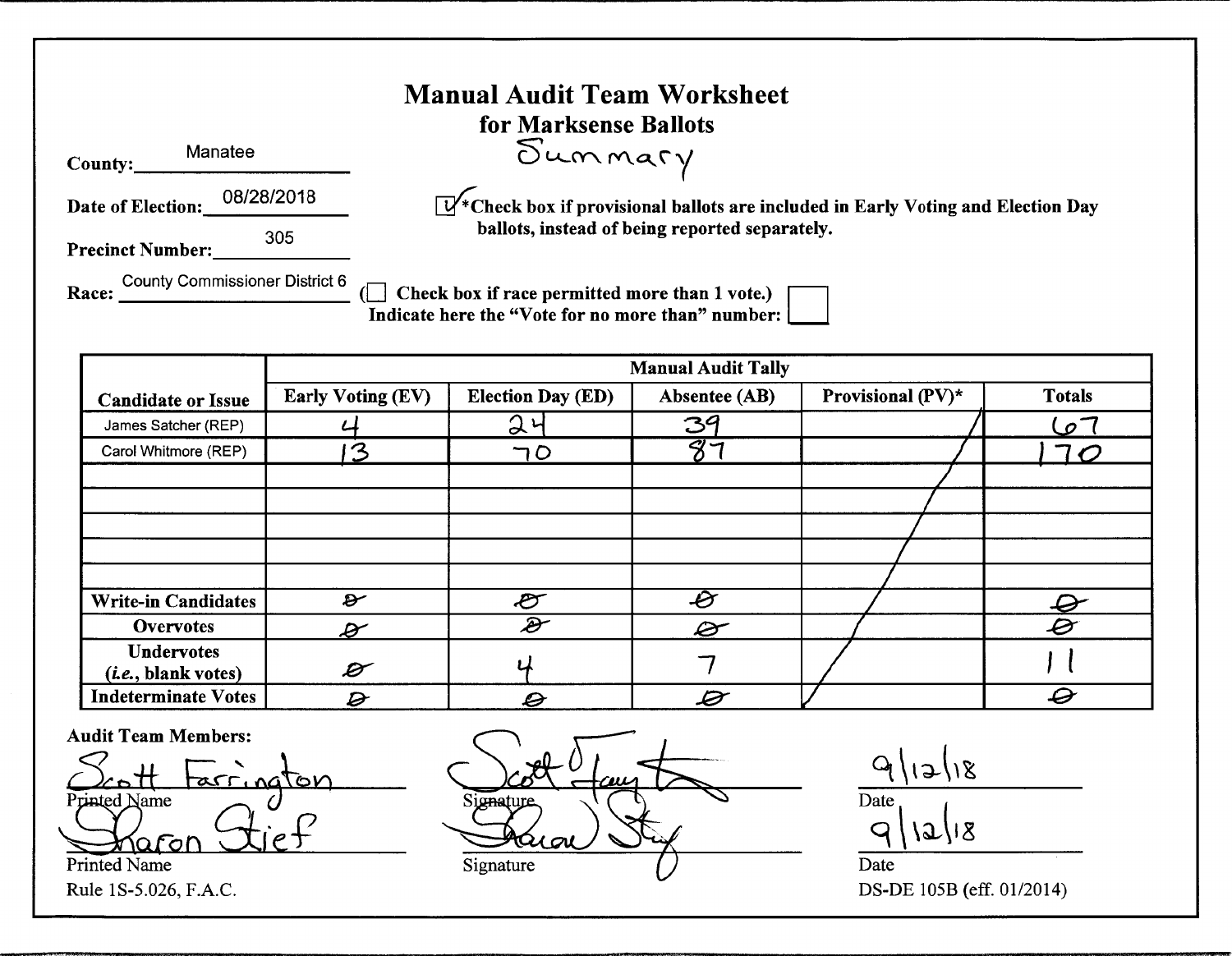### **County:** Manatee **Date of Election:** 08/28/2018 -------**Precinct Number:** <sup>305</sup> -------**Manual Audit Team Worksheet for Marksense Ballots**  D **\*Check box if provisional ballots are included in Early Voting and Election Day ballots, instead of being reported separately.**  County Commissioner District 6 . . **Race:** \_\_\_\_\_\_\_\_\_\_\_ (0 **Check box 1f race permitted more than 1 vote.)** • **Indicate here the "Vote for no more than" number: Manual Audit Tally**

| <b>Candidate or Issue</b>                         | <b>Early Voting (EV)</b> | <b>Election Day (ED)</b> | Absentee (AB) | Provisional (PV)* | <b>Totals</b> |
|---------------------------------------------------|--------------------------|--------------------------|---------------|-------------------|---------------|
| James Satcher (REP)                               |                          |                          |               |                   |               |
| Carol Whitmore (REP)                              |                          | 70                       |               |                   |               |
|                                                   |                          |                          |               |                   |               |
|                                                   |                          |                          |               |                   |               |
|                                                   |                          |                          |               |                   |               |
|                                                   |                          |                          |               |                   |               |
| <b>Write-in Candidates</b>                        |                          |                          |               |                   |               |
| <b>Overvotes</b>                                  |                          |                          |               |                   |               |
| <b>Undervotes</b><br>( <i>i.e.</i> , blank votes) |                          |                          |               |                   |               |
| <b>Indeterminate Votes</b>                        |                          |                          |               |                   |               |

**Audit Team Members:** 

 $M = 10$   $M_A = 10$ 

Printed Name

 $L_{\rm max}$  Coop

Printed Name Date Signature Signature Date Date

Vaule 3 Diante  $S$ ignature

 $9 - 12 - 15$ Date

 $9 - 1318$ 

Rule lS-5.026, F.A.C. DS-DE 105B (eff. 01/2014)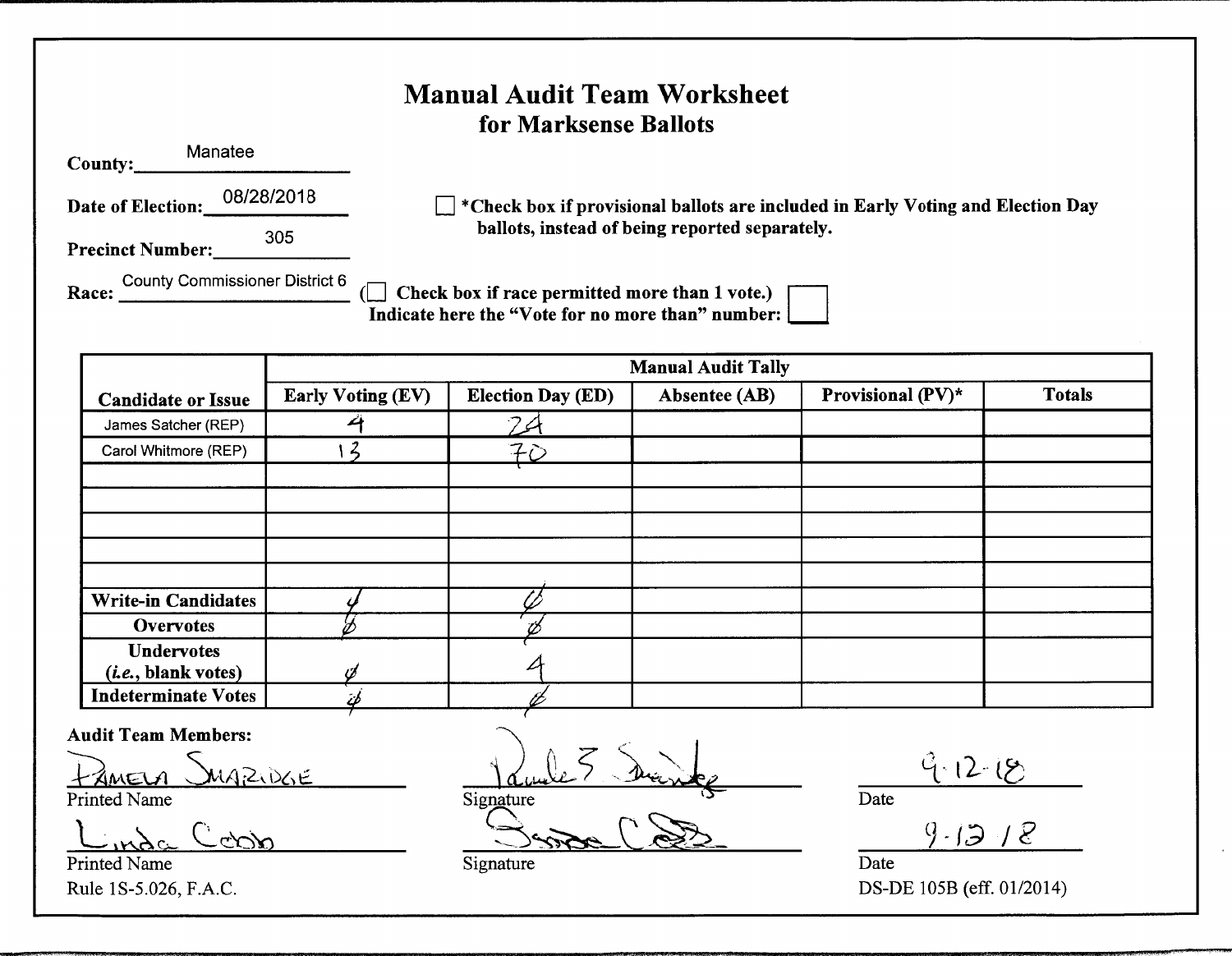| <b>Manual Audit Team Worksheet</b><br>for Marksense Ballots |                                                                                                       |  |  |  |  |  |  |  |
|-------------------------------------------------------------|-------------------------------------------------------------------------------------------------------|--|--|--|--|--|--|--|
| Manatee<br>County:                                          |                                                                                                       |  |  |  |  |  |  |  |
| 08/28/2018<br>Date of Election:                             | $\blacksquare$ *Check box if provisional ballots are included in Early Voting and Election Day        |  |  |  |  |  |  |  |
| 305<br><b>Precinct Number:</b>                              | ballots, instead of being reported separately.                                                        |  |  |  |  |  |  |  |
| <b>County Commissioner District 6</b><br>Race:              | Check box if race permitted more than 1 vote.) [<br>Indicate here the "Vote for no more than" number: |  |  |  |  |  |  |  |

|                                                   | <b>Manual Audit Tally</b> |                          |               |                   |               |  |  |  |  |
|---------------------------------------------------|---------------------------|--------------------------|---------------|-------------------|---------------|--|--|--|--|
| <b>Candidate or Issue</b>                         | <b>Early Voting (EV)</b>  | <b>Election Day (ED)</b> | Absentee (AB) | Provisional (PV)* | <b>Totals</b> |  |  |  |  |
| James Satcher (REP)                               |                           |                          | 24            |                   |               |  |  |  |  |
| Carol Whitmore (REP)                              |                           |                          | C. 7          |                   |               |  |  |  |  |
|                                                   |                           |                          |               |                   |               |  |  |  |  |
|                                                   |                           |                          |               |                   |               |  |  |  |  |
|                                                   |                           |                          |               |                   |               |  |  |  |  |
|                                                   |                           |                          |               |                   |               |  |  |  |  |
|                                                   |                           |                          |               |                   |               |  |  |  |  |
| <b>Write-in Candidates</b>                        |                           |                          |               |                   |               |  |  |  |  |
| Overvotes                                         |                           |                          |               |                   |               |  |  |  |  |
| <b>Undervotes</b><br>( <i>i.e.</i> , blank votes) |                           |                          |               |                   |               |  |  |  |  |
| <b>Indeterminate Votes</b>                        |                           |                          |               |                   |               |  |  |  |  |

**Audit Team Members:** 

*]}hr(~ t-11, ,exert*  Printed Name

 $\frac{1}{2}$ ren Jones

Printed Name Rule 1S-5.026, F.A.C.

*<u>Jitre M. Sort</u>* Signature

 $\mu$   $\mu$ Signature

Date *?;* /\_"'I *I /!.~ /l* 1r *r- <sup>I</sup>* 1/12/18

Date DS-DE 105B (eff. 01/2014)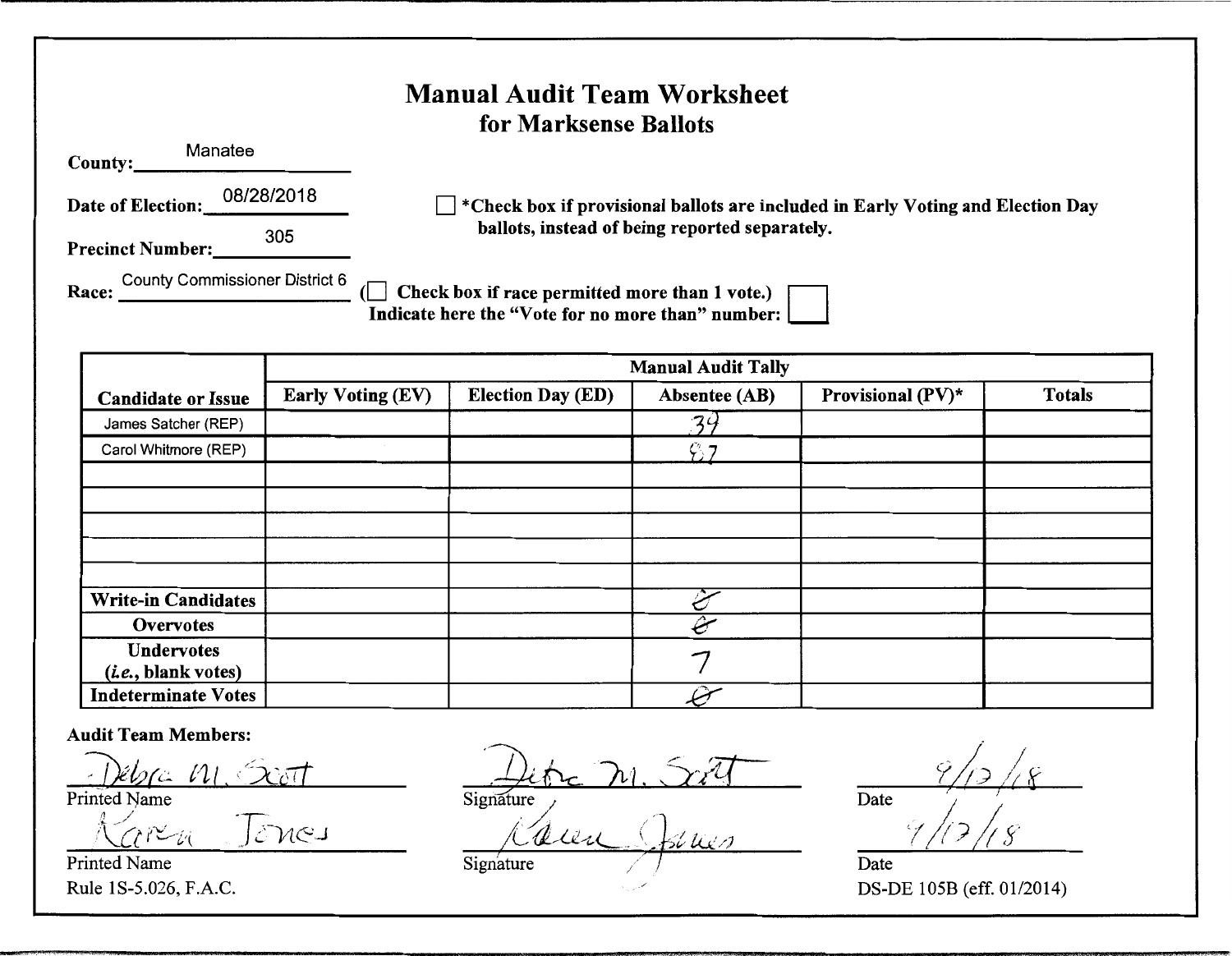-. PREC REPORT-GROUP DETAIL PRIMARY ELECTION REPORT-EL30A PAGE 0032-02 MANATEE COUNTY, FLORIDA AUGUST 28, 2018

RUN DATE:08/31/18 02:53 PM

| 0032 305                                                    |                                              |                          |                      |                      |                      |  |                    |       |              |             |                |
|-------------------------------------------------------------|----------------------------------------------|--------------------------|----------------------|----------------------|----------------------|--|--------------------|-------|--------------|-------------|----------------|
|                                                             |                                              |                          |                      |                      |                      |  | <b>TOTAL VOTES</b> | X     | <b>POLLS</b> | EV          | VBM            |
| United States Senator                                       |                                              |                          |                      |                      |                      |  |                    |       |              |             |                |
| (VOTE FOR) 1                                                |                                              |                          |                      |                      |                      |  |                    |       |              |             |                |
| Roque "Rocky" De La Fuente.                                 |                                              |                          |                      |                      | $\mathbf{r}$         |  | 30                 | 12.24 | 13           | 3           | 14             |
| Rick Scott.<br>$\ddot{\phantom{a}}$<br>$\ddot{\phantom{0}}$ |                                              |                          |                      |                      |                      |  | 215                | 87.76 | 84           | 14          | 117            |
| Over Votes.                                                 |                                              |                          |                      |                      |                      |  | 0                  |       | 0            | 0           | 0              |
| Under Votes.<br>$\ddot{\phantom{0}}$                        | $\ddot{\phantom{0}}$                         |                          |                      |                      |                      |  | 3                  |       | 1            | 0           | $\overline{c}$ |
| Governor and Lieutenant Governor                            |                                              |                          |                      |                      |                      |  |                    |       |              |             |                |
| (VOTE FOR)<br>$\overline{1}$                                |                                              |                          |                      |                      |                      |  |                    |       |              |             |                |
| Don Baldauf.                                                |                                              |                          |                      |                      |                      |  | 0                  |       | 0            | 0           | 0              |
| Ron DeSantis<br>$\ddot{\phantom{0}}$                        | $\ddot{\phantom{a}}$                         | $\ddot{\phantom{0}}$     |                      | $\ddot{\phantom{a}}$ |                      |  | 131                | 55.98 | 50           | 9           | 72             |
| Timothy M. Devine.                                          | $\ddot{\phantom{a}}$                         |                          |                      |                      |                      |  | 3                  | 1.28  | 2            | 1           | 0              |
| Bob Langford                                                | $\ddot{\phantom{0}}$<br>$\ddot{\phantom{0}}$ | $\ddot{\phantom{0}}$     | $\ddot{\phantom{a}}$ |                      | $\ddot{\phantom{0}}$ |  | 3                  | 1.28  | 2            | 0           | $\mathbf 1$    |
| John Joseph Mercadante                                      |                                              |                          |                      |                      |                      |  | 0                  |       | 0            | 0           | 0              |
| Bruce Nathan                                                |                                              | $\ddot{\phantom{0}}$     | $\ddot{\phantom{a}}$ | $\ddot{\phantom{a}}$ | $\ddot{\phantom{0}}$ |  | 0                  |       | $\mathbf{0}$ | 0           | 0              |
| Adam H. Putnam.                                             |                                              |                          |                      |                      |                      |  | 93                 | 39.74 | 40           | 6           | 47             |
| Bob White<br>$\sim$<br>$\ddot{\phantom{0}}$                 | $\ddot{\phantom{0}}$                         |                          |                      |                      |                      |  | 4                  | 1.71  | 1            | 0           | $\mathbf{3}$   |
| Over Votes.<br>$\ddot{\phantom{a}}$                         | $\sim$                                       |                          |                      |                      |                      |  | 0                  |       | 0            | 0           | 0              |
| Under Votes .<br>t.                                         | $\cdot$ $\cdot$ $\cdot$ $\cdot$              |                          |                      | $\Box$               | $\ddot{\phantom{a}}$ |  | 14                 |       | 3            | $\mathbf 1$ | 10             |
| Attorney General<br>(VOTE FOR) 1                            |                                              |                          |                      |                      |                      |  |                    |       |              |             |                |
| Ashley Moody                                                |                                              |                          |                      |                      |                      |  | 125                | 55.56 | 56           | 13          | 56             |
| Frank White.                                                |                                              |                          |                      |                      |                      |  | 100                | 44.44 | 32           | 4           | 64             |
| Over Votes.<br>$\ddot{\phantom{a}}$                         | $\cdot$                                      | $\cdot$                  | $\cdot$              | $\ddot{\phantom{0}}$ | $\ddot{\phantom{0}}$ |  | 0                  |       | 0            | 0           | 0              |
| Under Votes.                                                | $\ddot{\phantom{1}}$                         | $\overline{\phantom{a}}$ |                      |                      |                      |  | 23                 |       | 10           | 0           | 13             |
| Commissioner of Agriculture<br>(VOTE FOR)<br>$\overline{1}$ |                                              |                          |                      |                      |                      |  |                    |       |              |             |                |
| Matt Caldwell                                               |                                              |                          |                      |                      |                      |  | 63                 | 30.00 | 29           | 4           | 30             |
| Denise Grimsley                                             |                                              | $\cdot$                  |                      |                      |                      |  | 50                 | 23.81 | 20           | 6           | 24             |
| Mike McCalister                                             |                                              | $\cdot$                  |                      |                      | $\cdot$              |  | 27                 | 12.86 | 11           | 2           | 14             |
| Baxter Troutman                                             |                                              |                          |                      |                      |                      |  | 70                 | 33.33 | 26           | 3           | 41             |
| Over Votes .                                                |                                              | $\ddot{\phantom{0}}$     |                      |                      |                      |  | 0                  |       | 0            | 0           | 0              |
| Under Votes.                                                |                                              |                          |                      |                      |                      |  | 38                 |       | 12           | 2           | 24             |
| County Commissioner<br>(VOTE FOR)<br>-1                     | District 6 (At Large)                        |                          |                      |                      |                      |  |                    |       |              |             |                |
| James Satcher .                                             |                                              |                          |                      |                      |                      |  | 67                 | 28.27 | 24           | 4           | 39             |
| Carol Whitmore.                                             |                                              |                          |                      |                      |                      |  | 170                | 71.73 | 70           | 13          | 87             |
| Over Votes                                                  |                                              |                          |                      |                      |                      |  | 0                  |       | 0            | 0           | 0              |
| Under Votes.<br>$\cdot$                                     |                                              |                          |                      |                      |                      |  | 11                 |       | 4            | 0           | $\overline{7}$ |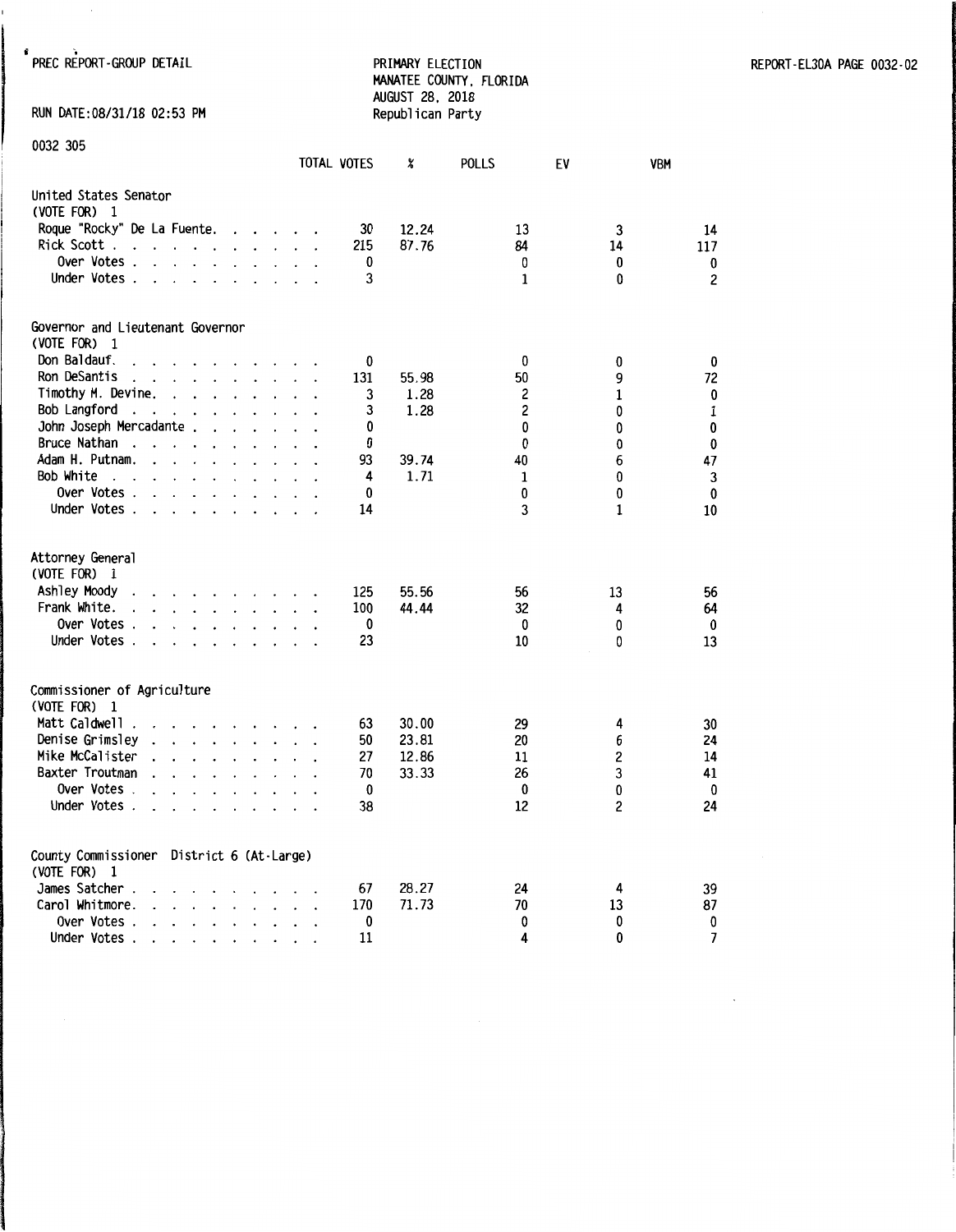## **Precinct Summary for Manual Audit**

County Commissioner District 6 Race Audited: County Commissioner District 6

Precinct Number: 205

| Candidate Name or Issue Choice | Voting System<br>Total | Manual Public<br><b>Tally Total</b> | Difference $(+ or -)$ |
|--------------------------------|------------------------|-------------------------------------|-----------------------|
| James Satcher (REP)            | $\pmb{0}$              | B                                   |                       |
|                                |                        |                                     |                       |
| Carol Whitmore (REP)           | $\overline{2}$         | 5                                   | Ø                     |
|                                |                        |                                     |                       |
|                                |                        |                                     |                       |
|                                |                        |                                     |                       |
|                                |                        |                                     |                       |
|                                |                        |                                     |                       |
|                                |                        |                                     |                       |
|                                |                        |                                     |                       |
|                                |                        |                                     |                       |
|                                |                        |                                     |                       |
|                                |                        |                                     |                       |
|                                |                        |                                     |                       |
|                                |                        |                                     |                       |
|                                |                        |                                     |                       |
|                                |                        |                                     |                       |
|                                |                        |                                     |                       |
|                                |                        |                                     |                       |
|                                |                        |                                     |                       |
|                                |                        |                                     |                       |

| Number of ballots overvoted:   |  |  |  |
|--------------------------------|--|--|--|
| Number of ballots undervoted:  |  |  |  |
| Number of indeterminate votes: |  |  |  |

(Attach a separate Precinct Summary for each precinct audited.)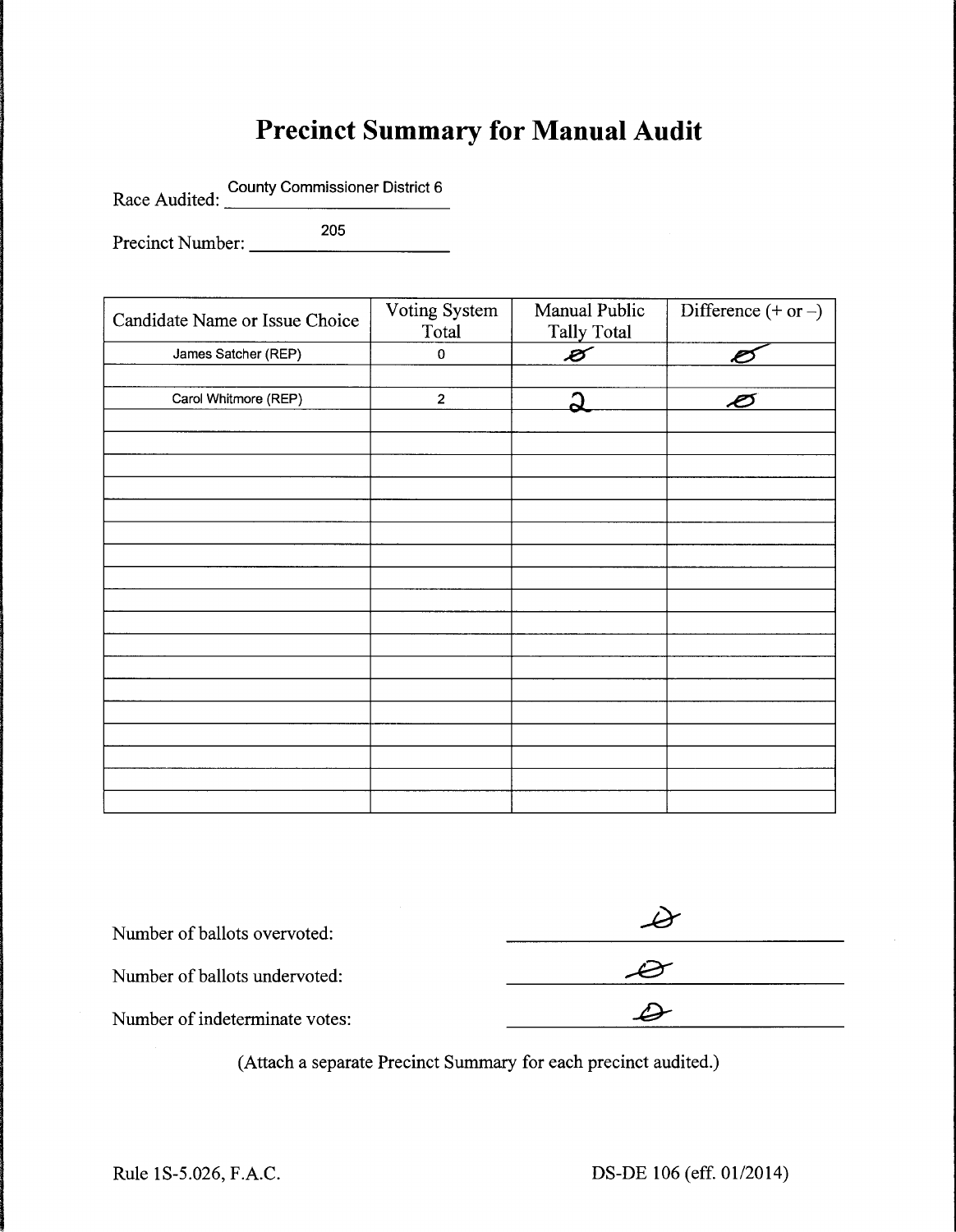### **Manual Audit Team Worksheet for Marksense Ballots**

**County:** Manatee

**Date of Election:** 08/28/2018

/ **\*Check box if provisional ballots are included in Early Voting and Election Day ballots, instead of being reported separately.** 

**Precinct Number:** <sup>205</sup>

County Commissioner District 6 • • **Race:** \_\_\_\_\_\_\_\_\_\_\_ (0 **Check box 1f race permitted more than 1 vote.)** • **Indicate here the "Vote for no more than" number:** 

|                                                   | <b>Manual Audit Tally</b> |                          |               |                   |                            |  |  |  |  |
|---------------------------------------------------|---------------------------|--------------------------|---------------|-------------------|----------------------------|--|--|--|--|
| <b>Candidate or Issue</b>                         | <b>Early Voting (EV)</b>  | <b>Election Day (ED)</b> | Absentee (AB) | Provisional (PV)* | <b>Totals</b>              |  |  |  |  |
| James Satcher (REP)                               |                           |                          | $\epsilon$    |                   | $\in$                      |  |  |  |  |
| Carol Whitmore (REP)                              |                           |                          |               |                   | $\boldsymbol{\mathcal{Z}}$ |  |  |  |  |
|                                                   |                           |                          |               |                   |                            |  |  |  |  |
|                                                   |                           |                          |               |                   |                            |  |  |  |  |
|                                                   |                           |                          |               |                   |                            |  |  |  |  |
|                                                   |                           |                          |               |                   |                            |  |  |  |  |
|                                                   |                           |                          |               |                   |                            |  |  |  |  |
| <b>Write-in Candidates</b>                        | رست                       |                          | سينيكا        |                   |                            |  |  |  |  |
| Overvotes                                         | سيسيك                     | ميث                      |               |                   | Ç,                         |  |  |  |  |
| <b>Undervotes</b><br>( <i>i.e.</i> , blank votes) | تبسكم                     |                          |               |                   | Ò                          |  |  |  |  |
| <b>Indeterminate Votes</b>                        | ↩                         |                          |               |                   |                            |  |  |  |  |

**Audit Team Members:** 

Karen Jones

Printed Name

*<u>Deb<sub>l</sub> communisties</u>*<br>Printed Name **7** *M*<sub>I</sub>, *Scott*<br>Printed Name **7** *Signature 1 Detc Date Date* 

Signature

/:1J *~.Le -~---~}it.<.* :7 <sup>7</sup>Signature *//* (

Date

*/* / ' > /Ii */j* !':' *<sup>I</sup>*, / -4- ).\_ *,..:.<-"'"~* ...:Q\_"-- **7-** Date

Rule 1S-5.026, F.A.C. DS-DE 105B (eff. 01/2014)